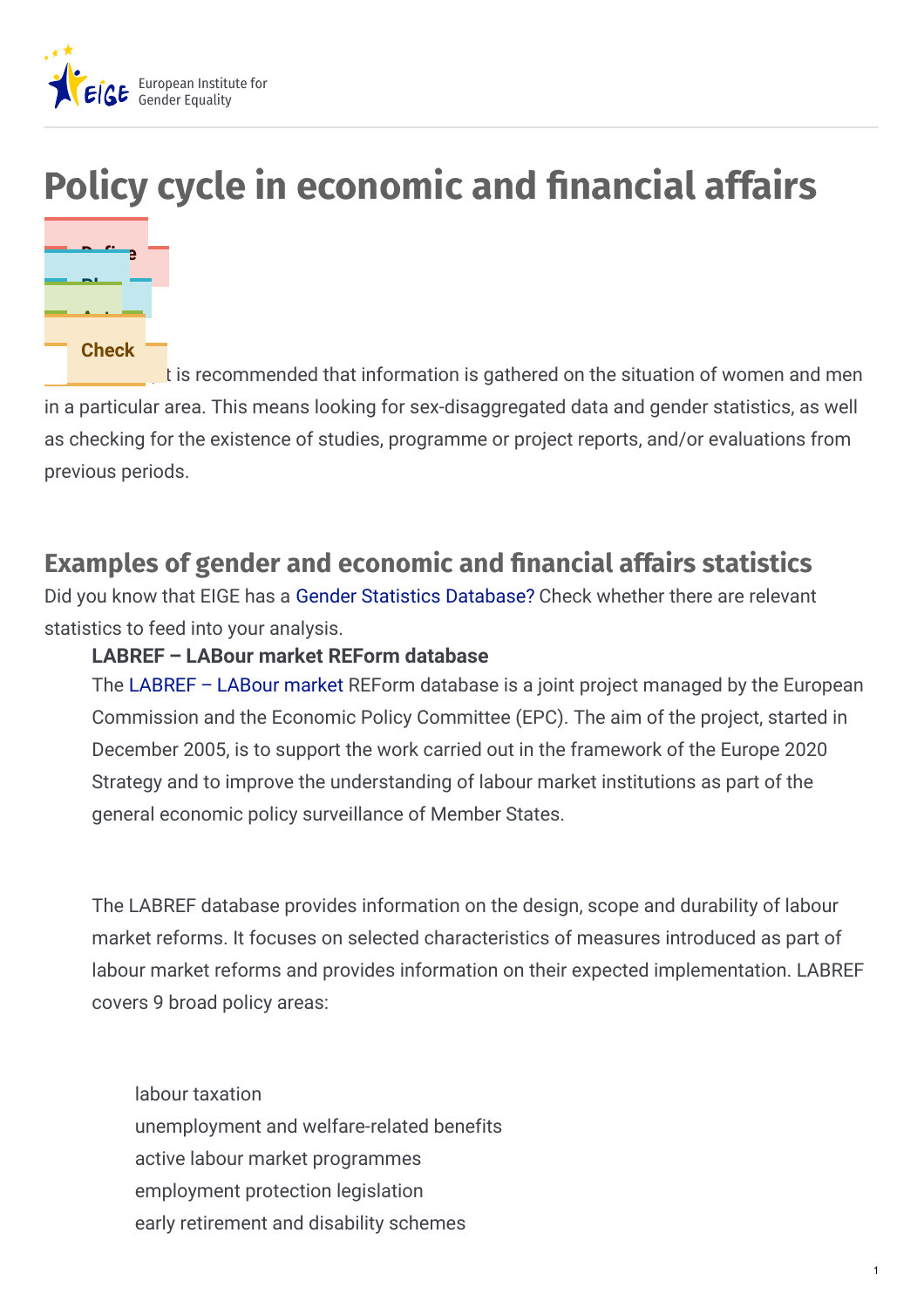pension systems wage bargaining framework working time organisation immigration labour mobility policies

These areas correspond to 49 fields of policy intervention. A single measure may cover several areas of policy intervention and therefore be recorded several times. What matters is not the format of the measure itself, but rather the different policy actions it involves. For each recorded measure the database provides information on a number of key characteristics identifying specific related reform features of the reform design.

Several fields of interventions are gender-relevant, for example part-time, working hours management, family-related working time organisation, etc. Moreover, the database identifies whether policy initiatives are targeted, and women may be identified among targets, when relevant.

The database allows for tracking reforms by country, policy area, year of adoption and key characteristics of the reform design. This configuration allows for undertaking cross-country analysis on the pace and type of reforms enacted in a particular year, as well as for tracking reforms over time, thus providing a consistent and policy-relevant picture of different reform strategies being pursued by Member States. It also sheds light on the existing interactions between various labour market institutions.

#### **Labour market policy (LMP) statistics**

Labour market policy (LMP) [statistics](https://ec.europa.eu/social/main.jsp?catId=1143&intPageId=3227&langId=en) provide information on labour market interventions, defined as "public interventions in the labour market aimed at reaching its efficient functioning and correcting disequilibria and which can be distinguished from other general employment policy interventions in that they act selectively to favour particular groups in the labour market". The scope of LMP statistics is limited to public interventions which are explicitly targeted at groups of people with difficulties in the labour market: the unemployed, those employed but at risk of involuntary job loss and economically inactive people who would like to enter the labour market.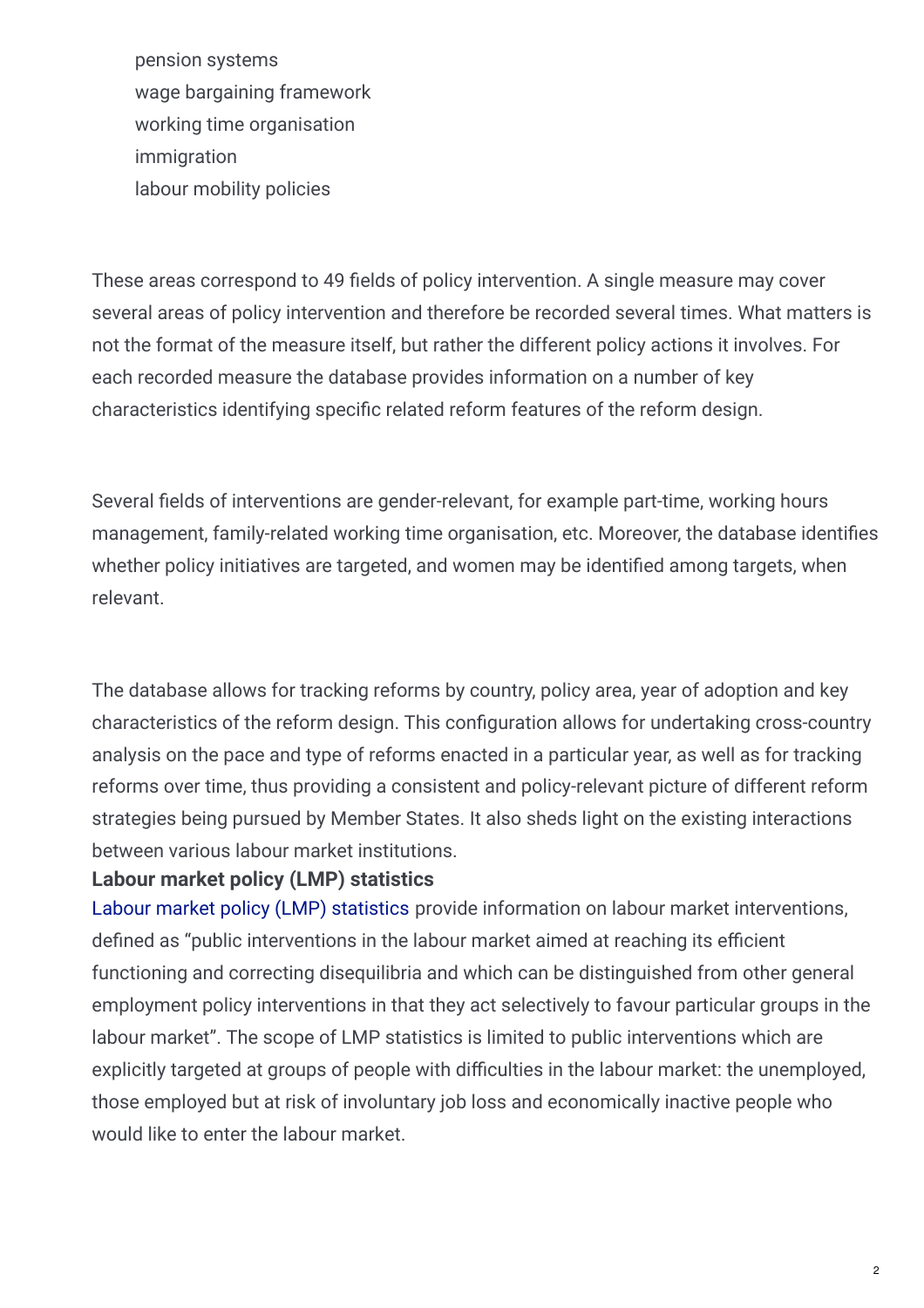The unit of observation in the LMP database is the labour market intervention and data on the expenditure and participants (disaggregated by sex) for each intervention are collected annually from administrative sources in each country. The database also collects extensive qualitative information that describes each intervention, how it works, the main target groups, etc. According to the LMP methodology, labour market interventions are classified by type of action: labour market services (category 1), training, job rotation and job sharing, employment incentives, supported employment and rehabilitation, direct job creation, start-up incentives, out-of-work income maintenance and support, and early retirement. These categories are further classified as active LMP (categories  $2 - 7$ ) and passive LMP (8 and 9).

The LMP database was developed and maintained by Eurostat until 2013. From 2014, the LMP database has been developed and maintained by the European Commission's DG EMPL and LMP data are disseminated by Eurostat.

### **Examples of studies, research, reports**

#### **Walby, S., Gender and the (nancial crisis, 2009 - UNESCO/Lancaster University, Lancaster.**

The current global financial crisis is gendered in its causes as well as in its consequences for human rights. This [paper](http://www.lancaster.ac.uk/fass/doc_library/sociology/Gender_and_financial_crisis_Sylvia_Walby.pdf) seeks to identify these hidden gendered causes and consequences and subject them to analysis so as to improve the knowledge base for policy development. This includes gendered assumptions underlying financial and macroeconomic policies, the gender composition of decision-makers and of beneficiaries or losers in the financial and 'real' economy, as well as issues of regulation, transparency and democracy, which have implications for women's human rights and empowerment.

#### **Elborgh-Woytek et al., Women, work, and the economy: Macroeconomic gains from gender equit. Staff discussion note, SDN/13/10. International Monetary Fund, Washington, DC, 2013.**

This [report](http://www.imf.org/external/pubs/ft/sdn/2013/sdn1310.pdf) examines the specific macro-critical features of women's participation in the labour market, the constraints preventing women from developing their full economic potential, and possible policies to overcome these obstacles. Implementing policies that remove labour market distortions and create a level playing field for all will give women the opportunity to develop their potential and to participate in economic life more visibly. **Staveren, I. van, The ethics of the (nancial crisis and (nancial reform,**

#### **2012. Netherlands Institute of Social Studies, Erasmus University, Rotterdam.**

The [paper](https://repub.eur.nl/pub/38417/) analyses the financial crisis and financial reform from 2 alternative ethical perspectives as compared to the mainstream one in economics, utilitarianism. This hypothesis is tested with exploratory survey data from the Netherlands as well as 2 case studies of caring financial innovation from the Netherlands. Gender differences are considered when ethical alternatives are proposed.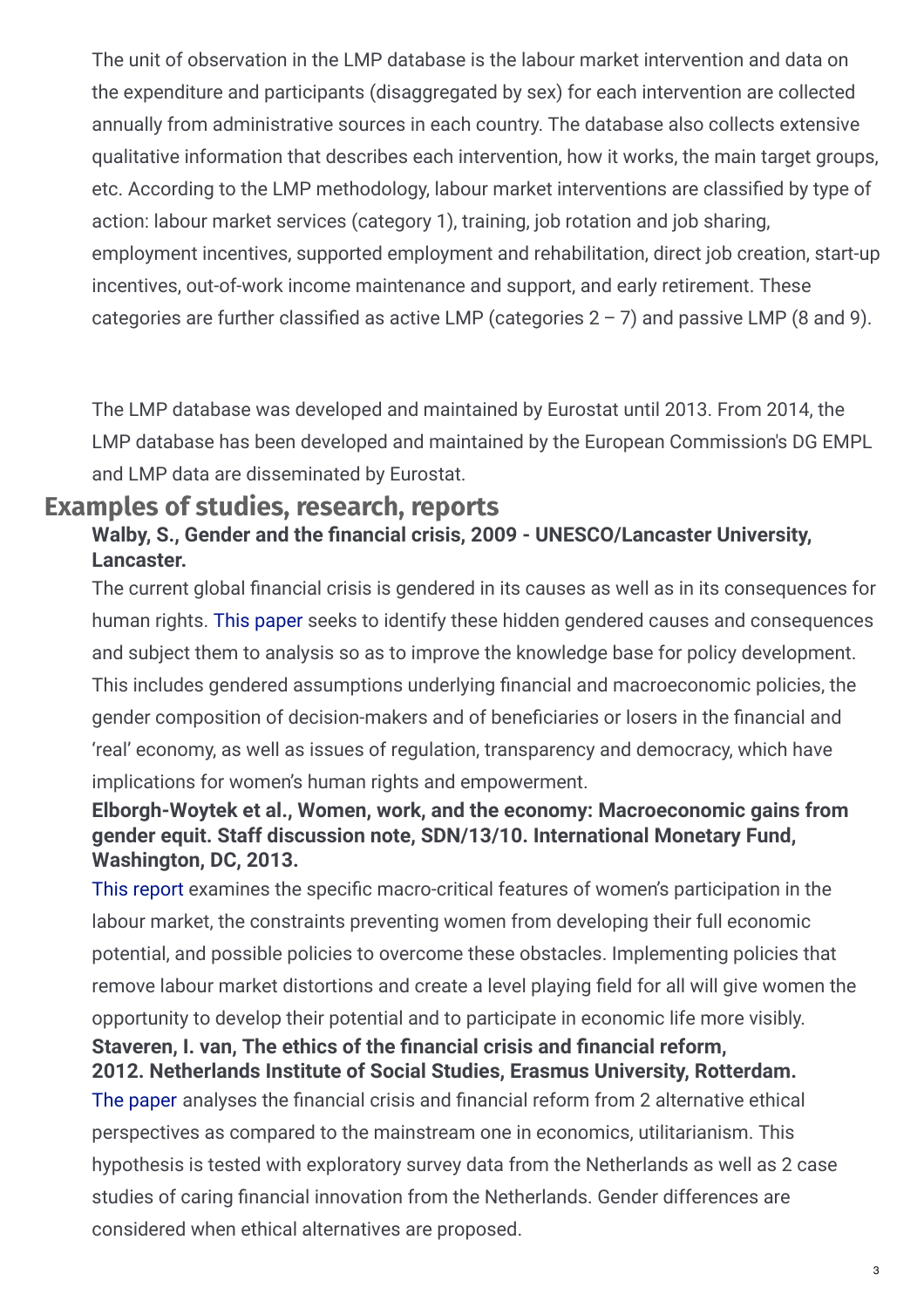### **Examples of gender analysis**

One of the first steps to take when defining your policy/project/programme is to gather information and analyse the situation of women and men in the respective policy domain. The information and data you collect will allow an understanding of the reality and assist you in designing your policy, programme or project. Specific methods that can be used in this phase are gender analysis and gender impact assessment.

Did you know that EIGE has a Resource and [Documentation](http://eige.europa.eu/rdc) Centre?Check whether there is relevant information to feed into your analysis.

#### **European Bank for Reconstruction and Development (EBRD), 2013. Strategic gender initiative EBRD, London.**

The [strategic](http://www.ebrd.com/downloads/sector/gender/strategic-gender-initiative.pdf) gender initiative (2013) of the EBRD builds on lessons learned during the implementation of its three-year gender action plan (2009 – 2012). One of these lessons learned is that gender mainstreaming should start at the first stage of designing the project. The specific objectives of the strategic gender initiative are as follows.

Identify the priority countries with gender gaps in the Bank's current countries of operations and the potential countries of operations in the Southern and Eastern Mediterranean (SEMED) region, to establish where EBRD resources should be focused to have systemic gender impact.

On the basis of these priorities, identify and develop projects with either a gender component or a gender focus aimed at promoting access to employment and skills, finance and services. Projects with a specific gender focus will generally be considered only in priority countries, although exceptions might be made where there is a compelling rationale to do so.

Roll out specific products which have proved to be successful in addressing gender gaps, such as equal opportunities audits, and focus on the development of new products in specific sectors aimed at addressing gender gaps.

Continue to ensure mitigation measures are applied through the implementation of the EBRD's environmental and social policy in all of the Bank's investments so as to ensure compliance with relevant International Labour Organisation (ILO) principles and conventions.

Mainstream gender considerations into all of the Bank's country strategies, sector policies and political assessments and strengthen institutional awareness of gender objectives.

Assess and monitor the broader impact of EBRD projects, with a gender component or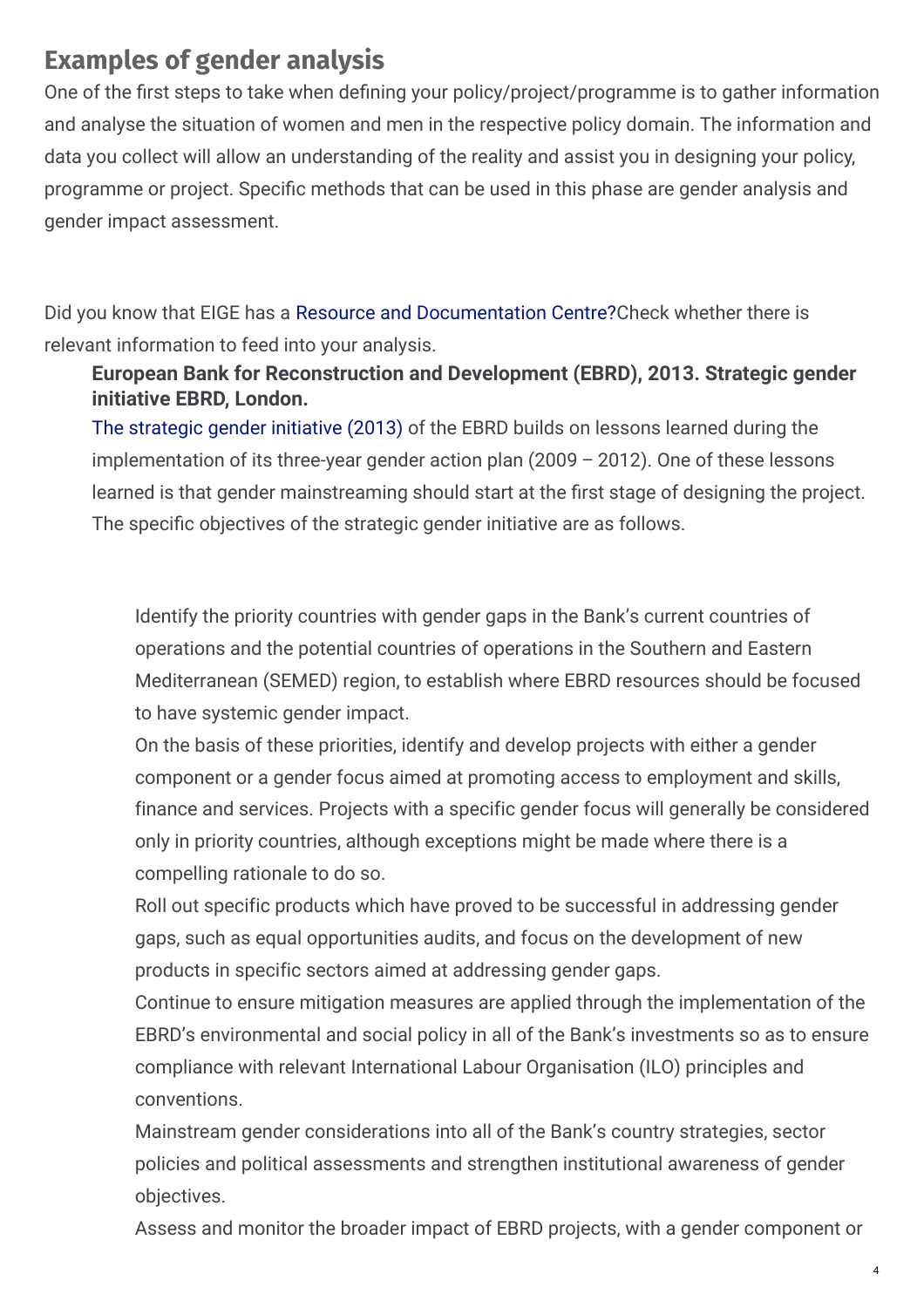gender focus, in promoting economic opportunity for women  $-$  that is, their systemic impact at the sector, regional or even country level.

### **Example of gender impact assessment**

#### **United Kingdom: Department for Work and Pensions. Gender impact assessment of pension reform, 2006.**

The United Kingdom introduced 2 new Pension Acts in 2007 and 2008, which make important changes to the State pension from 2010 and introduce a new, low-cost private pension scheme that people will be able to contribute to from 2012. The gender impact assessment analyses the likely impact of these reforms on women and men saving for retirement. The 2007 Act addresses a number of measures that are crucial from an equality perspective in order to ensure justice for both genders. These factors concern labour market factors (women sometimes work for smaller firms with lower capacity to provide social security services), in-work factors (women are more involved into part-time work) and work duration (women often work fewer hours due to caring responsibilities). A key aspect in this reform is that a life of unpaid caring responsibilities will be rewarded in retirement (in the State pension system) in the same way as a life of work.

#### **European Parliament, Directorate-General for Internal Policies Policy Department C: Citizens' rights and constitutional affairs gender equality**

Gender aspects of the effects of the [economic](http://www.europarl.europa.eu/RegData/etudes/etudes/join/2013/474396/IPOL-FEMM_ET%282013%29474396_EN.pdf) downturn and financial crisis on welfare systems, 2013. This study explores the impact on women of the economic and financial crisis of 2007/8 and 2009/10, in terms of social welfare systems across the EU. It reviews EU level statistics and provides 6 in-depth case studies of EU Member States, which explore the gender impacts of reforms introduced as a result of the crisis.

M/div>

### **Examples of stakeholders that can be consulted**

Consider consulting stakeholders (e.g. gender experts, civil society organisations) on the topic at hand, to share and validate your findings and to improve your policy or programme proposal. This will enhance the learning process on the subject for all those involved and will improve the quality of the work done at EU level. The stakeholders consultation process will start in this phase, but could also be considered as an important method to be applied along all the policy cycle's phases.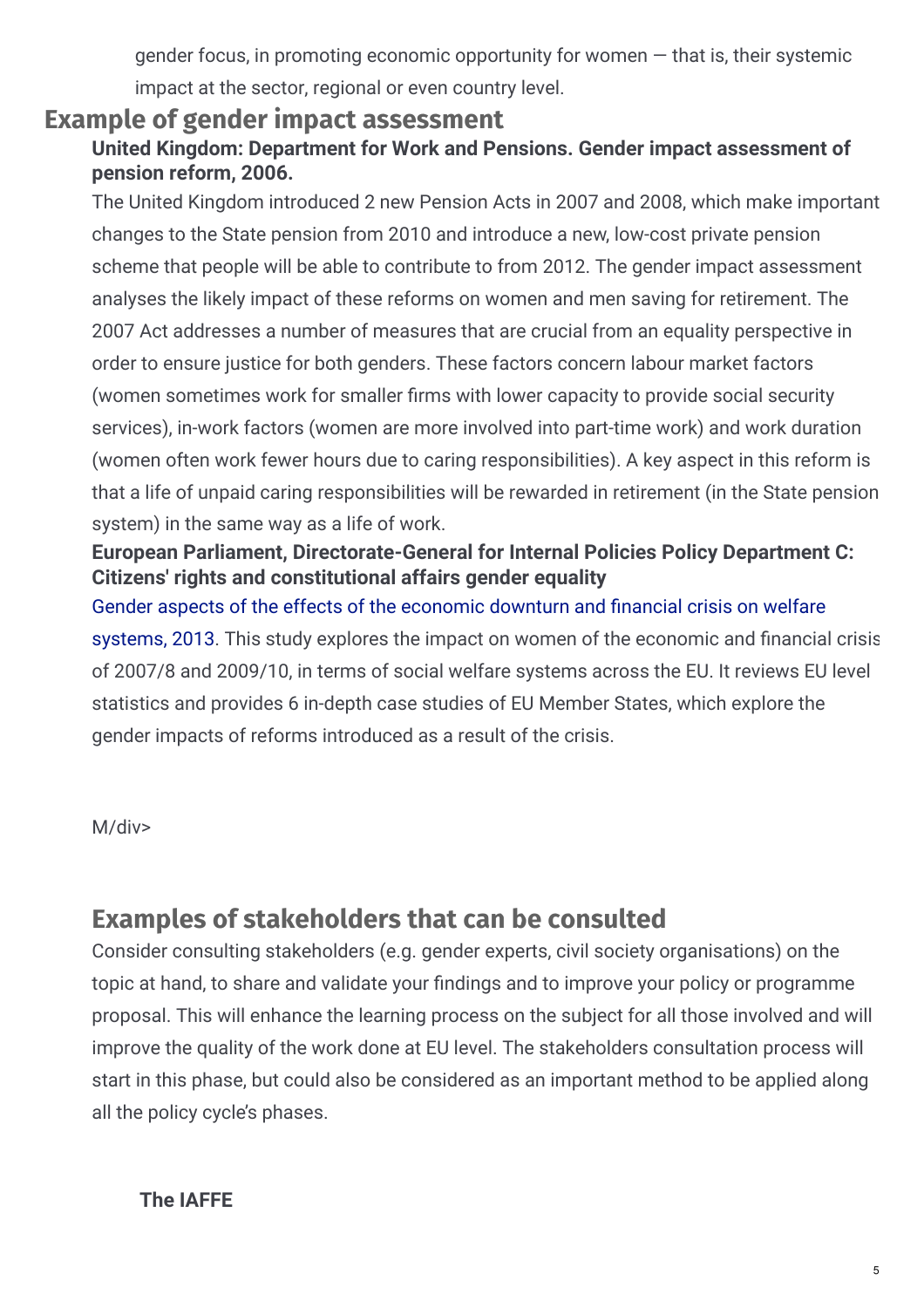The [International](http://www.iaffe.org/) Association for Feminist Economics is an open, diverse community of academics, activists, policy theorists, and practitioners from around the world.

#### **The World Bank**

The gender and [development](http://www.worldbank.org/en/topic/gender) policy framework comprises 9 Operational Policies (OPs) and/or Bank procedures (BP): 5 are relevant for investment lending generally, one for development policy lending, and 3 for safeguard policies.

#### **The International Monetary Fund**

For more than a decade the promotion of gender equality has been an issue of debate at the [IMF](http://www.imf.org/external/np/gender/) considering that women's economic participation is also a part of the growth and stability equation.

#### **The Women Budget Group (WBG), UK**

The [WBG](http://wbg.org.uk/) brings together feminist economists, researchers, policy experts and activists to work towards our vision of a gender-equal society in which women's financial independence gives them greater autonomy at work, home, and in civil society.

For a more detailed description of how gender can be mainstreamed in this phase of the policy cycle, click [here](http://eige.europa.eu/gender-mainstreaming/what-is-gender-mainstreaming).

In this phase, it's appropriate to analyse budgets from a gender perspective. Gender budgeting is used to identify how budget allocations contribute to promoting gender equality. Gender budgeting brings visibility to how much public money is spent for women and men respectively. Thus, gender budgeting ensures that public funds are fairly distributed between women and men. It also contributes to accountability and transparency about how public funds are being spent.

# **Example of gender budgeting**

#### **Federal Minister for Education and Women's Affairs, 2014. Gender budgeting, making effective equality between women and men a reality … step-by-step to a gender-equal budget.**

Gender budgeting is enshrined the Austrian Constitution, which establishes in art. 13 that the federal, regional and local governments "have to strive for gender equality in their budget management". Additionally art. 51 establishes that "targets of gender equality are to be considered" in the budget management of the Austrian federation. On this basis, the Austrian Federal Budget Law (2013) establishes that for each ministry at least one of the outcomes of each budget chapter must be a gender equality outcome. This means that each ministry has to analyse its budget with regard to its impact on the lives of women and men, and to adapt this according to gender equality objectives. For the budget year 2014/2015 Austria has defined a gender budgeting roadmap, which shows for 45 budget categories the genderrelated outcome objectives, the measures to be taken to achieve these measures, and the gender indicators with their timelines.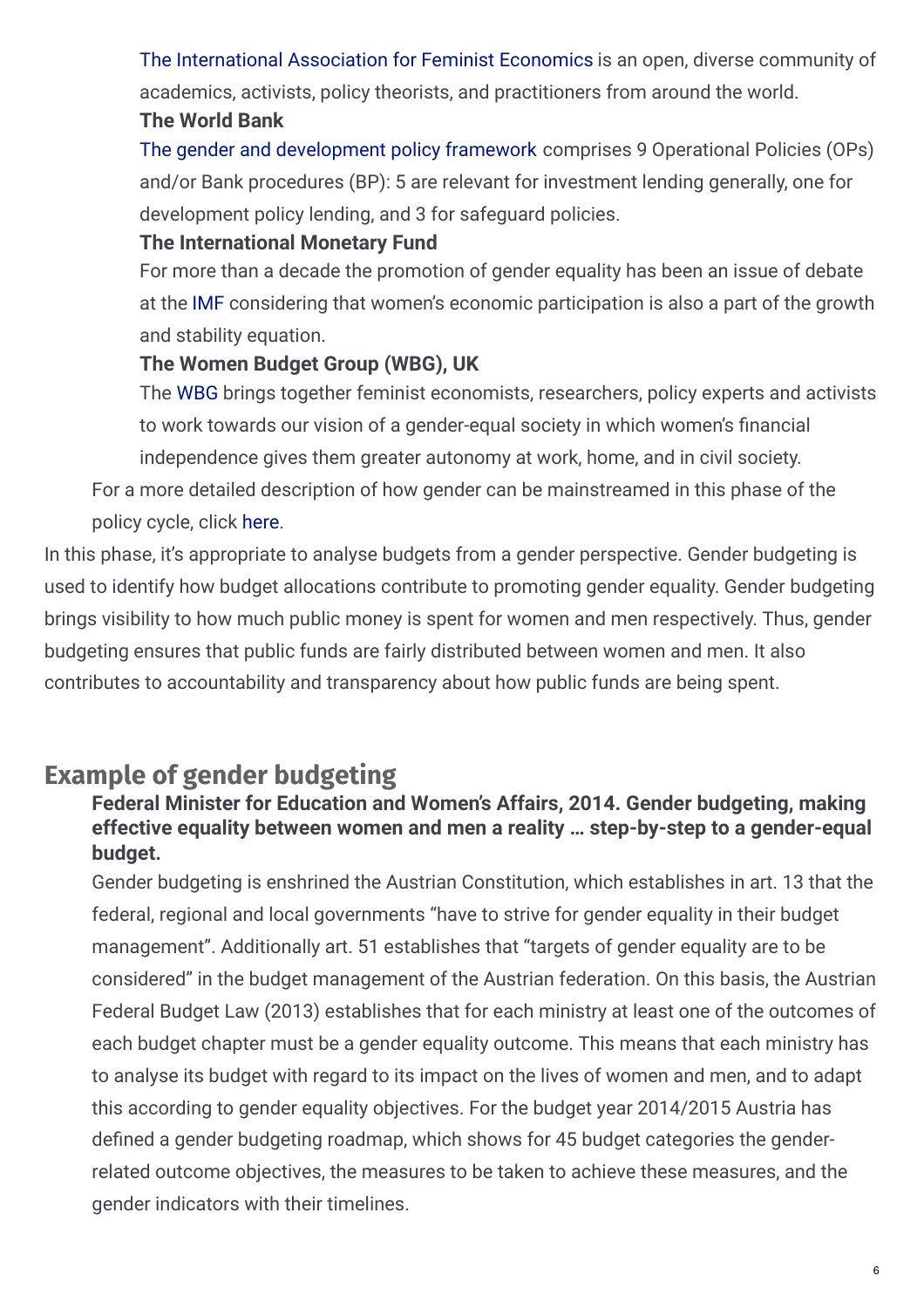#### **Women's Budget Group, Budget 2014: The government is taking money from women to fund tax breaks for men – new analysis from the Women's Budget Group. Women's Budget Group, London, 14 April 2014.**

In the UK the Women's Budget Group applies a gender budget assessment each year. This group is an independent, voluntary organisation made up of individuals from academia, nongovernment organisations and trade unions. Since the early 1990s it has been scrutinising the gender implications of the budgets and spending plans of the UK government. Each year it publishes a gender budget assessment, which consists of a full analysis of governmental revenues and expenditures and their impact on the lives of men and women in the UK.

# **Examples of indicators for monitoring gender and economic and nancial affairs**

When planning, don't forget to establish monitoring and evaluation systems, and indicators that will allow measurement and compare the impact of the policy or programme on women and men over the timeframe of its implementation. Remember to define the appropriate times to monitor and evaluate your policy.

#### **Percentage of labour market reform by gender-sensitive policy (eld**

Data and information on the LABREF [database](https://webgate.ec.europa.eu/labref/public/) could used for analysing and calculating measures and indicators on the proportion of labour market reform in the EU-28 and Member States in specific policy domains and fields. In particular, the number of gendersensitive policy reforms in the field of family-related benefits, family-related working time organisation and income tax could be calculated. Data are available on the LABREF database, and can be downloaded by country and years.

#### **LMP participants to employment incentives by sex**

The indicator provides the percentage of women and men involved in the employment incentives as part of Labour Market Policy in the EU-28 Member States. The last figures available (2013) for the majority of Member States (excluding CZ, EL, ES, LT, NL, UK) show that women are 48% of the total participants in employment incentives. Calculation of the indicator could be made using Eurostat data, LMP [database](http://ec.europa.eu/eurostat/data/database?node_code=lmp_partsumm) (online data code: lmp\_partsumm: 'LMP participants by type of action – summary table').

### **Examples of procurement**

When preparing calls for proposals in the framework of funding programmes, or terms of reference in the context of public procurement procedures (notably for contractors to be hired for policy support services), don't forget to formalise gender-related requirements. This will ensure the projects and services which the European Commission will fund are not gender-blind or genderbiased.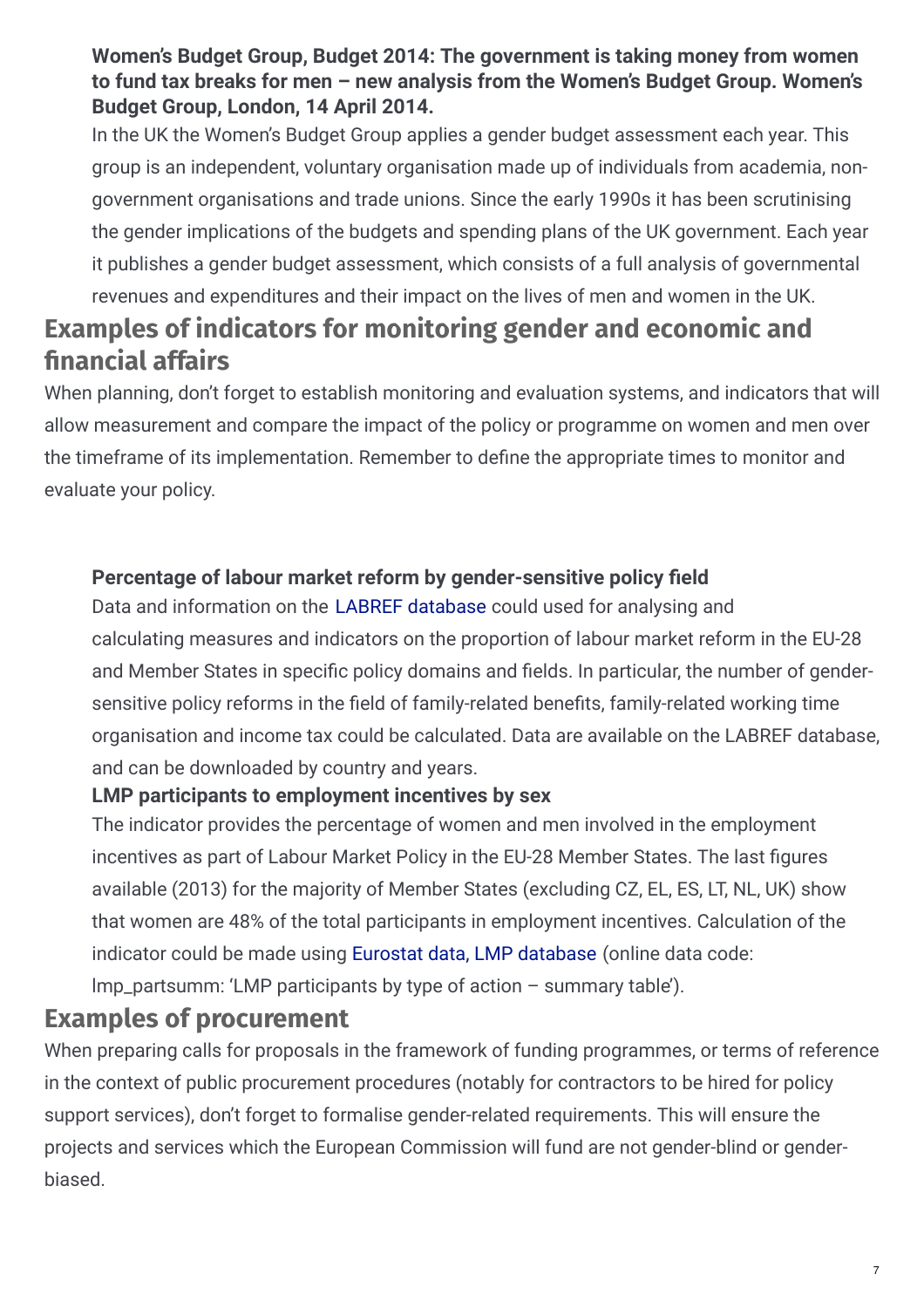**Interpretative Communication of the Commission on the Community law applicable to public procurement and the possibilities for integrating social considerations into public procurement (2001/C 333/08)**

Within DG EcFin – as for all the other European Commission DGs – reference to gender in public procurement is made to an interpretative [communication](https://www.bipsolutions.com/pdf/com274en.pdf) on the Community law applicable to public procurement and the possibilities for integrating social considerations into public procurement which was adopted by the Commission in autumn 2001. This communication aims to identify the possibilities for taking social considerations, such as equality of treatment between men and women, into account in the best way in public procurement.

For a more detailed description of how gender can be mainstreamed in this phase of the policy cycle, click [here](http://eige.europa.eu/gender-mainstreaming/what-is-gender-mainstreaming).

In the implementation phase of a policy or programme, ensure that all who are involved are sufficiently aware about the relevant gender objectives and plans. If not, set up briefings and capacity-building initiatives according to staff needs. Think about researchers, proposal evaluators, monitoring and evaluation experts, scientific officers, programme committee members, etc.

### **Example of capacity-building initiatives about gender and economic and nancial affairs**

#### **The World Bank. Gender-differentiated impacts of pension reform, PremNotes 85, 2004.**

Pension reform can have a positive or negative impact on the gender gap in pension benefits. This note uses examples from Latin America and Eastern Europe to illustrate how gender outcomes depend on the combined effect of changes in pension design features. For a more detailed description of how gender can be mainstreamed in this phase of the policy cycle, click [here.](http://eige.europa.eu/gender-mainstreaming/what-is-gender-mainstreaming)

A policy cycle or programme should be checked both during (monitoring) – and at the end – (evaluation) of its implementation.

Monitoring the ongoing work allows for the follow-up of progress and remedying unforeseen difficulties. This exercise should take into account the indicators delineated in the planning phase and data collection based on those indicators.